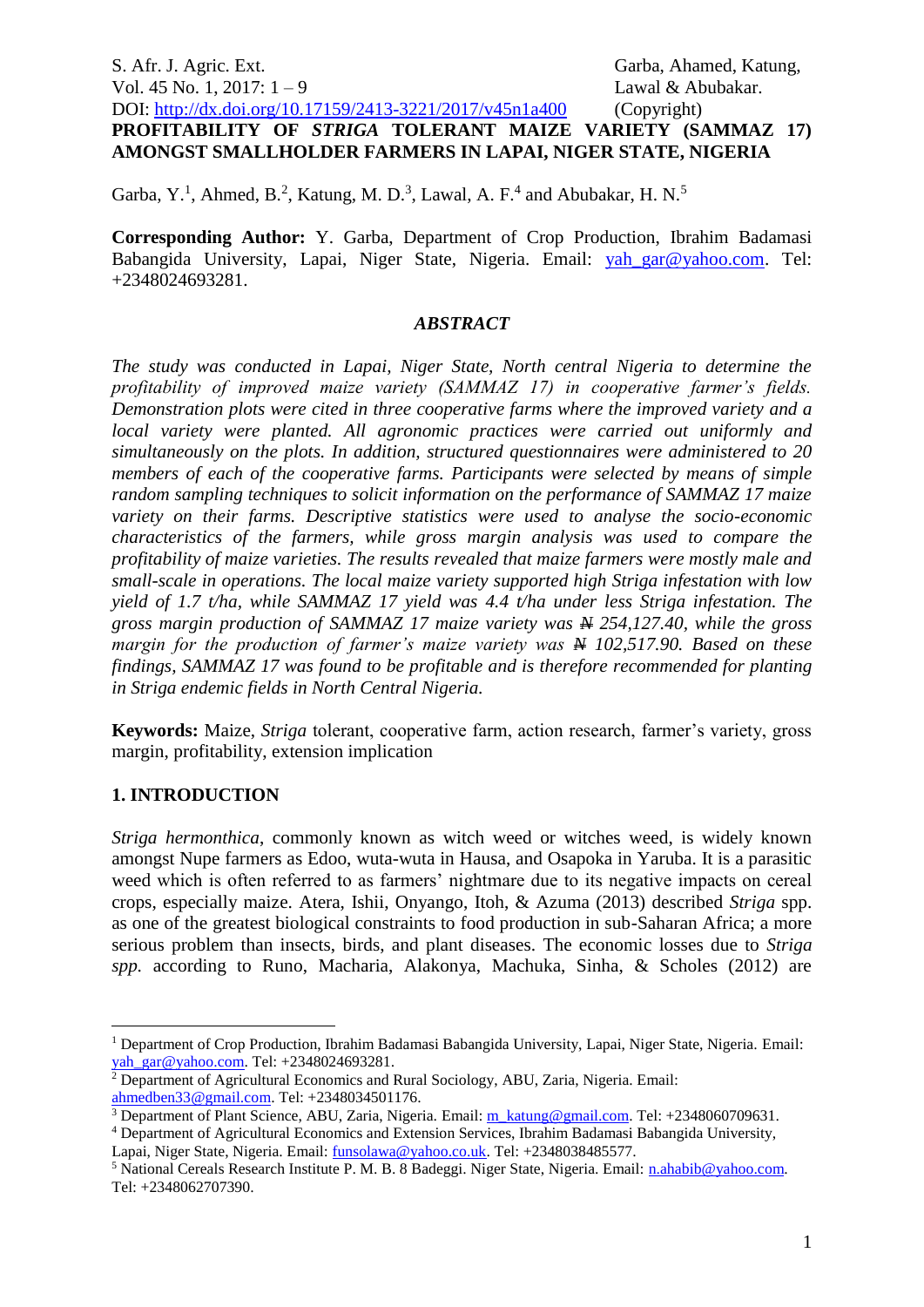S. Afr. J. Agric. Ext. Garba, Ahamed, Katung, Vol. 45 No. 1, 2017: 1 – 9 Lawal & Abubakar. DOI: <http://dx.doi.org/10.17159/2413-3221/2017/v45n1a400> (Copyright)

enormous. The aforementioned authors explained that cereal food-crops such as maize, sorghum, millet, wheat, and upland rice are parasitized by one or more *Striga* spp.

There are 30 to 35 different species of the genus *Striga* found in the world and approximately 23 of these species can be found in sub-Saharan Africa (Gethi, Smith, Mitchell, & Kresovich, 2005). *Striga* species are one of the most troublesome and damaging weed species in the world, especially those that infest agricultural crops which are of great economic importance (Parker, 2008). Several million hectares of the world's arable land is infected by the parasitic weed species, purple witch weed (*Striga hermonthica* (Del.) Benth.), which causes crop losses of billions of \$US annually (Parker, 2008). It is estimated that 50 million hectares of land and 300 million farmers in sub-Saharan Africa are affected yearly (Schaub, Marley, Elzein, & Kroschel, 2006). It occurs on 86% of the cultivated land in the Nigerian Savanna and parasitizes all of the cultivated cereal food crops in the Savanna ecological zones (Isah, 2008; Lagoke, Alahira, Alabi, Ndahi, & Singh, 1999).

*Striga* infestation has reached an endemic status not only in the Northern Guinea Savanna, but also in the Southern Guinea Savanna of Nigeria, where it now constitutes a serious threat to maize production as farmers are being compelled to abandon their farm lands to *Striga,* or change to the production of less susceptible crops (Olakojo & Olaoye, 2007). Dugje, Ekeleme, Kamara, Menkir, Chikoye, & Omoidui (2010) have outlined several control measures for *Striga*, such as manual hand pulling, use of catch and trap crops, use of nitrogen fertilizer, application of post emergence herbicide, cereal-legume rotation, and host plant resistance. Furthermore, the selection of good variety is a necessary requirement for successful crop production in line with vigour, growth, and yield. Kamara, Menkir, Chikoye, Omoigui, & Ekeleme (2007) reported that the use of cultivars that are tolerant or resistant to *Striga* is recommended as the most practical approach that is compatible with the low-cost input requirements of small-scale farmers. These researchers stated that tolerant maize hybrids and open-pollinated cultivars have been developed with moderate levels of resistance and reduced numbers of emerging *Striga* plants. Moreover, from an experimental research conducted in the Southern Guinea Savannah, it was reported that a resistance maize variety performed remarkably better than the local variety under *Striga* infested fields (Garba, Yakubu, Gwandu, & Muhammad, 2014).

## **2. STUDY OBJECTIVES**

*Striga* has been a threat to maize farmers for many years in the study area. Although improved varieties that are resistant or tolerant to maize have been widely distributed, some areas still lack information about the package. The study was conducted to introduce *Striga*  tolerant maize variety (SAMMAZ 17) to selected farmers, and it was planted along with the farmer's local variety in field demonstrations. The profitability of the two varieties was determined to encourage adoption of the maize tolerant varieties. The obtained results will assist agricultural policy makers to formulate policies that address factors influencing the adoption of improved *Striga* tolerant maize variety.

#### **3. METHODOLOGY 3.1 Study area**

The study was conducted in Lapai, Niger State. Lapai lies at 9°03′00″N and 6°34′00″E in the Southern Guinea Savanna of Nigeria. It has an area of 3,051 km² and a population of 110 127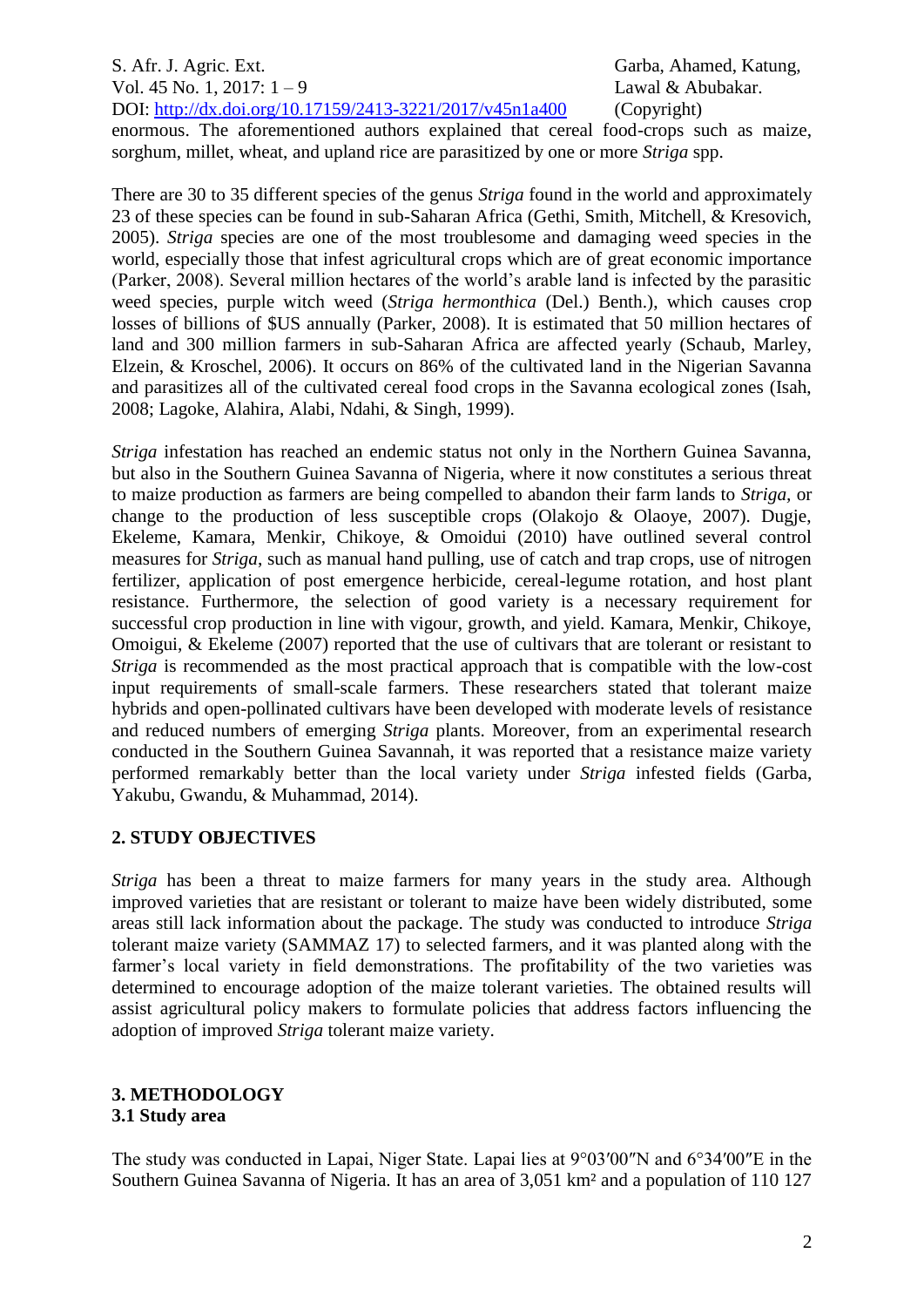S. Afr. J. Agric. Ext. Garba, Ahamed, Katung, Vol. 45 No. 1, 2017: 1 – 9 Lawal & Abubakar. DOI: <http://dx.doi.org/10.17159/2413-3221/2017/v45n1a400> (Copyright)

at the 2006 census (Wikipedia). The dominant tribe is Nupe and they are of the Muslim faith. They are characterised by mixed farming systems which involve important crops such as maize, guinea corn, millet, ground nut, soybeans, cashew, and livestock production such as rearing of cattle, sheep, goat, and some domestic poultry.

## **3.2 Sampling procedures**

The target population for this study was maize farmers. Samples of 60 smallholder maize farmers were purposively selected from three cooperative maize farms. In each group, 20 maize farmers were randomly selected with the assistance of the community leader since new technology or innovations are better disseminated and accepted in groups rather than by individuals.

The introduction of SAMMAZ 17 maize variety in the study area followed a series of scheduled activities that included sensitisation visits and interactive group discussions regarding the problems associated with *Striga*. The study design was that of a participatory action research, utilising the Supervised Enterprise Projects (SEPs) approach, which signifies learning based on experience (Sambo, Abdullahi, Omenesa, Sani, Sani, & Bello, 2012). The farmers were involved in all stages of production, from land preparation to harvesting, so that the farmers could act as co-researchers while the researcher facilitated the activities of the study. This allowed the farmers to actively participate in and observe the sequential steps involved in the production of *Striga* tolerant maize variety as a means of reducing the menace caused by *Striga* spp. (witch weed). It was agreed that the three groups would offer a section of land that was naturally infested with *Striga* spp. A total of six method demonstration plots were used for the study. Each of the selected demonstration plots were 20 m x 15 m (300 m<sup>2</sup>) in size. After harvesting, the maize varieties were dried, shelled, winnowed, weighed, and extrapolated to kg/ha.

## **3.3 Data collection and analysis**

Data for this study were obtained through a structured questionnaire administered to the farmers. The questionnaire comprised of questions to gather socio-economic information of the farmers. Descriptive statistics such as frequency tables, means, and percentages were used for the analysis. In addition, gross margin analysis was used to assess the profitability of maize varieties in the study area. The gross margin is the difference between the gross income (GI) and total variable cost (TVC). The formula that was used in the calculation is shown below as described by Kudi and Abdulsalam (2008).

 $GM = GI - TVC$ , where  $GM =$  Gross Margin  $GI = Gross$  Income TVC = Total Variable Cost

## **4. RESULTS AND DISCUSSION 4.1 Socio-economic characteristics of maize farmers**

From the results shown in Table 1, it was revealed that 33.3% of the farmers involved in maize farming fell within the age group of 36-45 years with a mean age of 41 years. This indicates that many of the farmers are in the prime stage of life and are still active enough to perform farming activities. The farmers who have the lowest participation in maize farming (6.7%) were 56 years of age and older. In accordance, Ibrahim, Aina, Musa, & Bappah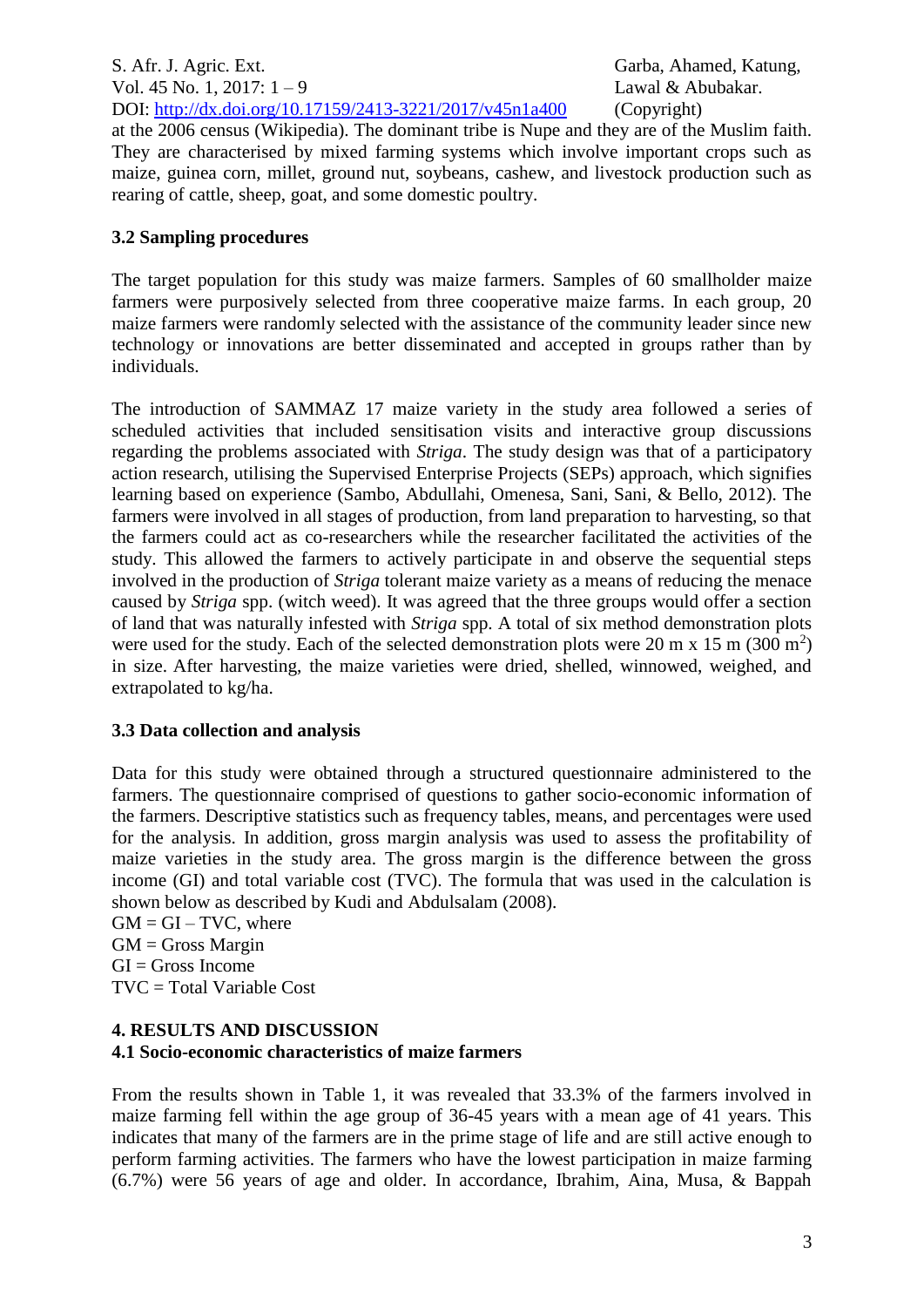#### S. Afr. J. Agric. Ext. Garba, Ahamed, Katung, Vol. 45 No. 1, 2017: 1 – 9 Lawal & Abubakar. DOI: <http://dx.doi.org/10.17159/2413-3221/2017/v45n1a400> (Copyright)

(2012) reported that age is an important determinant of an individual's stamina to do manual labour, especially farming.

| <b>Variables</b>                  | <b>Frequency</b> | Percentage<br>(%) |
|-----------------------------------|------------------|-------------------|
| Age                               |                  |                   |
| $15 - 25$                         | 12               | 20.0              |
| 26-35                             | 14               | 23.3              |
| $36 - 45$                         | 20               | 33.3              |
| 46-55                             | 10               | 16.7              |
| 56 and above                      | $\overline{4}$   | 6.7               |
| <b>Total</b>                      | 60               | 100               |
| <b>Marital status</b>             |                  |                   |
| Single                            | 8                | 13.3              |
| Married                           | 52               | 86.7              |
| Divorced                          | $\overline{0}$   | $\boldsymbol{0}$  |
| Widowed                           | $\boldsymbol{0}$ | $\boldsymbol{0}$  |
| <b>Total</b>                      | 60               | 100               |
| <b>Household size (HHS)</b>       |                  |                   |
| $1 - 5$                           | 12               | 23.1              |
| $6 - 10$                          | 24               | 40.0              |
| $11 - 15$                         | 8                | 13.3              |
| 16 and above                      | 16               | 26.6              |
| Mean                              | 10 persons       |                   |
| <b>Total</b>                      | 60               | 100               |
| <b>Educational status</b>         |                  |                   |
| Islamic<br>Religious<br>knowledge | 40               | 66.7              |
| <b>Adult Remedial Classes</b>     | $\overline{2}$   | 3.30              |
| Primary education                 | 10               | 16.7              |
| Secondary education               | 6                | 10.0              |
| Tertiary education                | $\overline{2}$   | 3.30              |
| <b>Total</b>                      | 60               | 100               |
| Farm size of farmers (ha)         |                  |                   |
| $0 - 1$                           | 24               | 40.0              |
| $2 - 3$                           | 24               | 40.0              |
| $4 - 5$                           | 12               | 20.0              |
| $6 - 7$                           | $\overline{0}$   | $\boldsymbol{0}$  |
| 8 and above                       | $\overline{0}$   | $\overline{0}$    |
| <b>Total</b>                      | 60               | 100               |

| <b>Table 1:</b> Socio-economic characteristics of sampled maize farmers |  |  |  |  |  |  |
|-------------------------------------------------------------------------|--|--|--|--|--|--|
|-------------------------------------------------------------------------|--|--|--|--|--|--|

**Source:** Field Data, 2014

Furthermore, the majority of the participating farmers reported being married (86.7%). These farmers are also faced with numerous other challenges which may influence them to be more willing to accept and adopt any new technology that might enhance their livelihoods. Similarly, Sambo *et al.* (2014) found that the marital status of an individual signifies the states of being responsible, especially to one's family.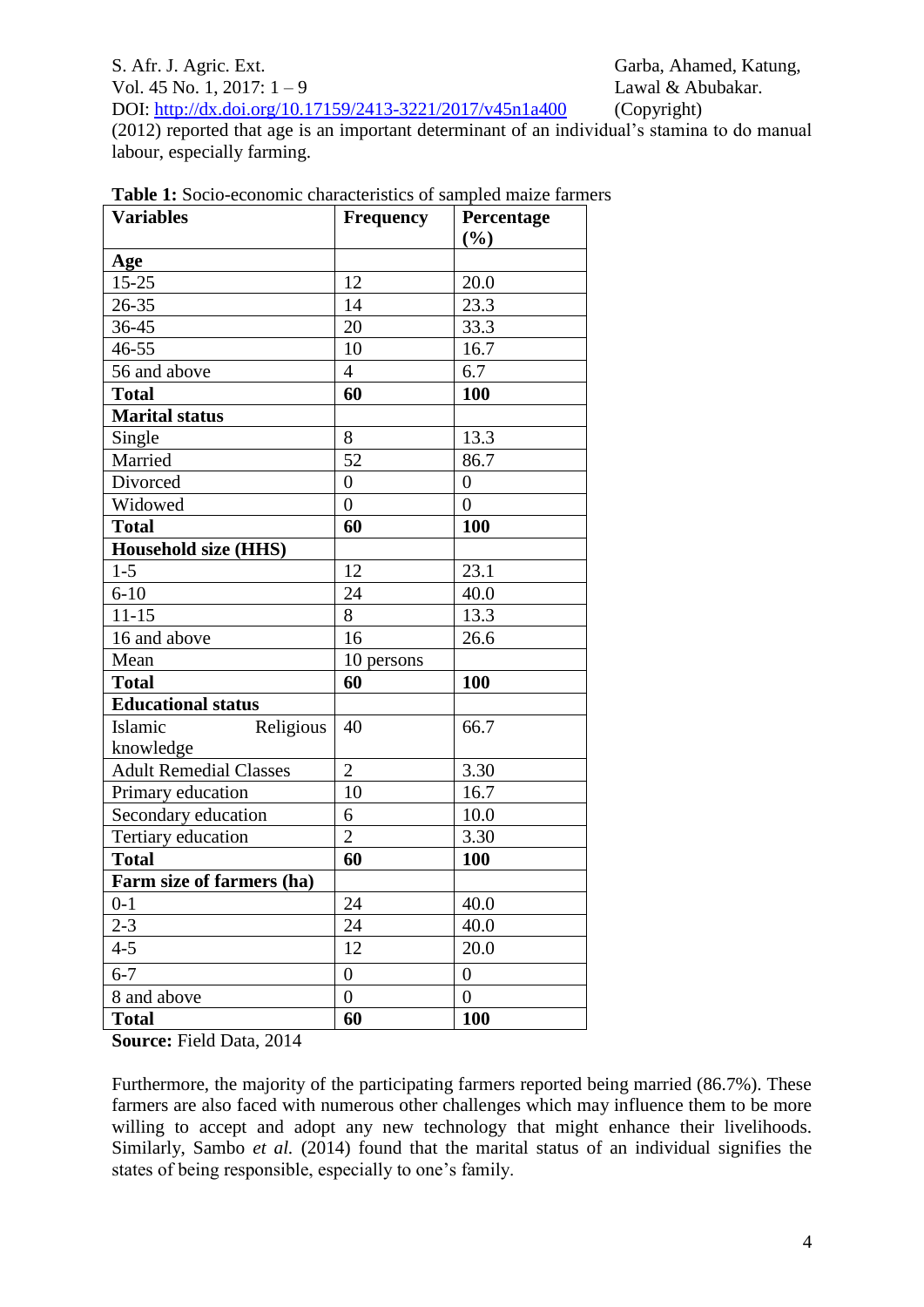Table 1 also shows that farmers who have household size of 6-10 members accounted for 40% of the sample. The mean household size was 10 persons. Larger household sizes observed in this study could be a contributor to the availability of family labour which enhances productivity and income generation amongst farmers. This corroborates the findings of Bunu, Ndaghu, Dorcas, & Malami (2014) who reported that household size determined the family labour that can be used to produce food and vice-versa.

Moreover, the acquisition of formal education is a tool that enhances productivity. As such, it was also revealed that the majority of the sampled maize farmers (66.7%) have acquired only Islamic religious knowledge. This signifies that there are possibly higher rates of illiteracy in terms of western education (primary, secondary, tertiary education) in the area and that could result in a poor adoption of information new technology by farmers. Tiri, Oshoke, & Tumar (2014) revealed that education enables the individual to appreciate and adopt innovations as well as make informed decisions which is likely to impact positively on performance. In addition, the sizes of most participating farmers' land fell between 0-3 ha (80%) which indicates small-scale farming. This result is in line with the conclusions drawn by Ojuekaiye (2001), who reported that 0.1-5.9 ha is classified as small farms.

#### **4.2 Information source and farm input usage**

Farmers' awareness of existing or newly released resistant, tolerant, or hybrid varieties strongly depends on their access to agricultural information. The results shown in Table 2 highlight that prior to the introduction of the new technology (SAMMAZ 17 *Striga* tolerant maize variety), 73.3% of the farmers were not aware or had no information on any type of maize that is either resistant or tolerant to *Striga*. Only 26.7% of the sample had received prior information about some *Striga* resistant or tolerant maize varieties which they have not seen nor planted in their community other than the SAMMAZ 17 that was newly introduced to them. Although some of the farmers admitted that some hybrid maize varieties had been introduced to them more than 15 years ago by the Agricultural Development Project (ADP), they were not *Striga* resistant or tolerant maize variety. Lack of information regarding innovations is a disadvantage to farmers, especially rural farmers.

The vast lack of information received by participating farmers may be due to their high level of illiteracy coupled with a lack of committed agricultural extension agents in the area whose responsibility is to introduce new technologies to the farmers. This notion is supported by the results of a study conducted by Daneji, Tafida, & Ali (2006), who found that extension agents were ineffective in information dissemination.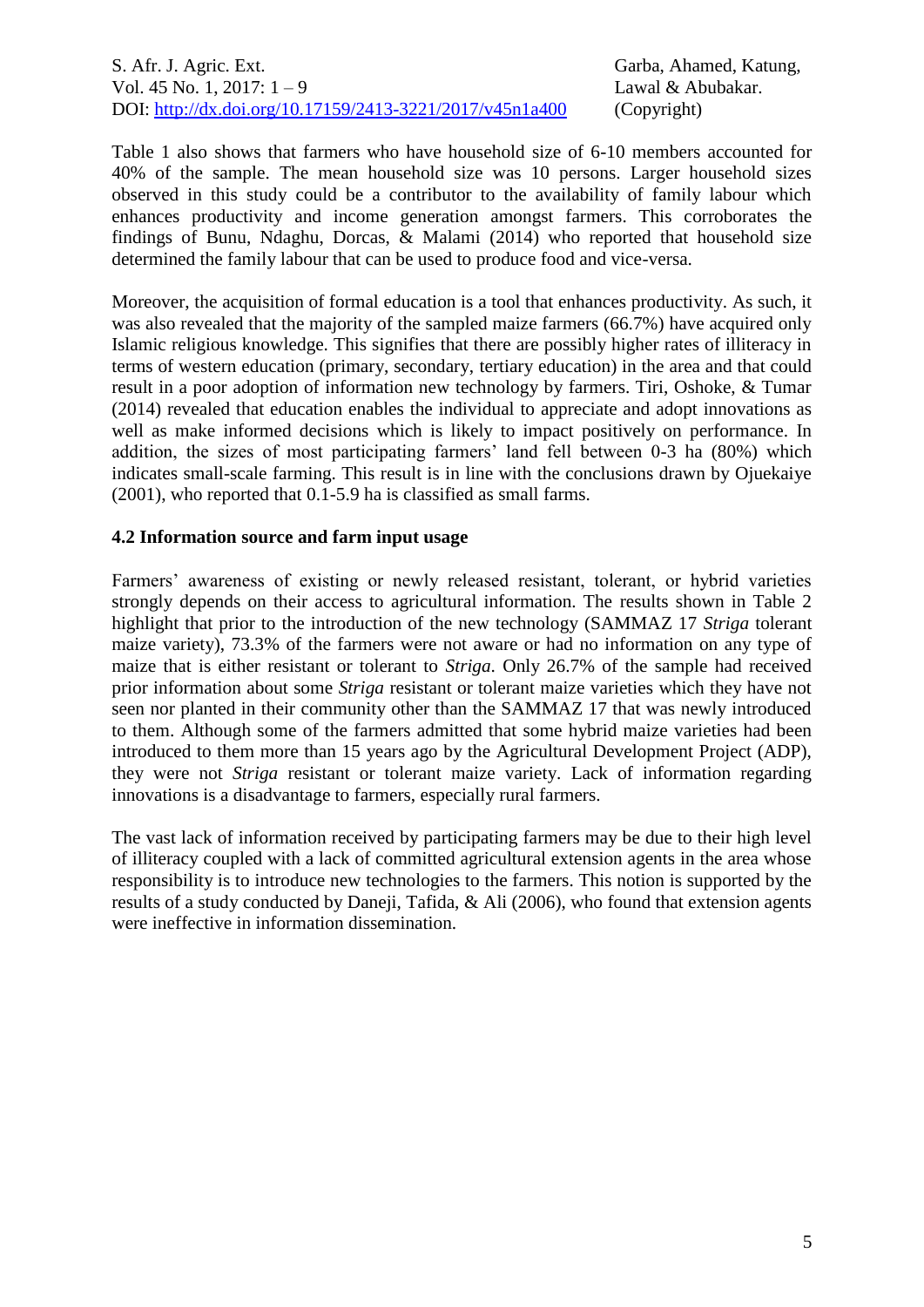## S. Afr. J. Agric. Ext. Garba, Ahamed, Katung, Vol. 45 No. 1, 2017: 1 – 9 Lawal & Abubakar. DOI: <http://dx.doi.org/10.17159/2413-3221/2017/v45n1a400> (Copyright)

| DOI, 11up.//04.001.01g/10.17133/2413-3221/2017/143111a400 |  |  |
|-----------------------------------------------------------|--|--|
| Table 2: Awareness and farm input usage of maize farmers  |  |  |

| <b>Variables</b>                          |                | Frequency   Percentage $(\% )$ |
|-------------------------------------------|----------------|--------------------------------|
| <b>Awareness of new maize variety</b>     |                |                                |
| Yes                                       | 16             | 26.7                           |
| N <sub>o</sub>                            | 44             | 73.3                           |
| <b>Total</b>                              | 60             | 100                            |
| <b>Source of information</b>              |                |                                |
| ADP extension agent                       | $\overline{4}$ | 6.7                            |
| Radio/Television                          | $\overline{4}$ | 6.7                            |
| Cooperate society                         | $\overline{2}$ | 3.3                            |
| Friends/Relations                         | 6              | 10.0                           |
| None of the above                         | 44             | 73.3                           |
| <b>Total</b>                              | 60             | 100                            |
| Farmer's opinion on the new maize variety |                |                                |
| Fast growth and good vigour               | $\overline{0}$ | $\overline{0}$                 |
| Striga tolerant                           | $\theta$       | $\theta$                       |
| Better yield                              | 14             | 23.3                           |
| All of the above                          | 46             | 76.7                           |
| <b>Total</b>                              | 60             | 100                            |
| Yield of farmer in the previous year (ha) |                |                                |
| $1 - 5$                                   | 22             | 36.7                           |
| $6 - 10$                                  | 22             | 36.7                           |
| $11 - 15$                                 | 14             | 23.3                           |
| $16 - 20$                                 | $\overline{0}$ | $\overline{0}$                 |
| 21 and above                              | $\overline{2}$ | 3.3                            |
| <b>Total</b>                              | 60             | 100                            |
| Adoption level of SAMMAZ 17 Maize         |                |                                |
| <b>Variety</b>                            |                |                                |
| Strongly agreed                           | 44             | 73,3                           |
| Agreed                                    | 16             | 26.7                           |
| Undecided                                 | $\overline{0}$ | $\overline{0}$                 |
| Disagreed                                 | $\theta$       | $\overline{0}$                 |
| <b>Total</b>                              | 60             | 100                            |

**Source**: Field survey, 2014

*Striga* tolerant maize variety (SAMMAZ 17) was introduced to the participating farmers through the use of field demonstration. Table 2 also shows that all of the farmers either agreed or strongly agreed to adopt the use of SAMMAZ 17 maize variety and promised to continue with the practice in the subsequent years. This indicated that the sample of farmers held positive opinions about the improved *Striga* tolerant variety. Furthermore, field performances of the new variety were shown to be fast in terms of growth and good vigour, tolerance to *Striga*, and production of better yields as compared to the local maize variety. Similarly, Benjamin (2010) also found that farmers would adopt agricultural innovations because of high yield advantages.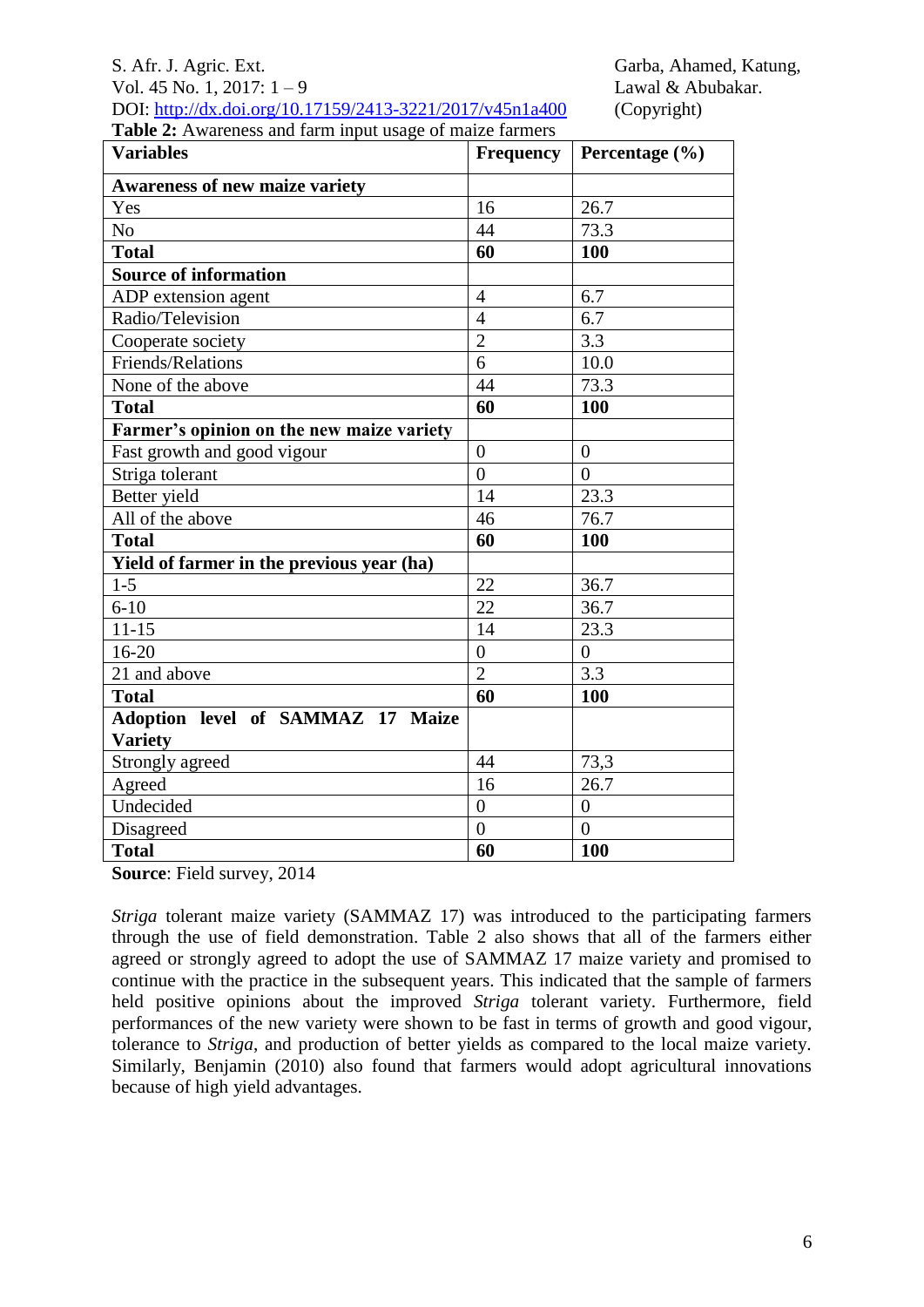#### S. Afr. J. Agric. Ext. Garba, Ahamed, Katung, Vol. 45 No. 1, 2017: 1 – 9 Lawal & Abubakar. DOI: <http://dx.doi.org/10.17159/2413-3221/2017/v45n1a400> (Copyright) **4.3 Profitability of maize varieties**

The findings presented in Table 3 indicate that gross revenue realised from the sales of SAMMAZ 17 was  $\cancel{N}$  311 110.40, while the farmers' variety received  $\cancel{N}$  116 666.90. Therefore, the gross margin for SAMMAZ 17 was  $\cancel{R}$  254 127.40 greater than the farmers' variety that recorded a gross margin of  $\cancel{\text{N}}$  102 517.90 against the total input cost of  $\cancel{\text{N}}$  14 149.00 for farmers' variety and  $\cancel{H}$  56 983.40 for improved SAMMAZ 17. Based on this result, the improved variety brought in the highest income which encouraged the farmers to fully agree to the adoption of the SAMMAZ 17 maize variety in the subsequent cropping seasons.

|                                       | SAMMAZ 17 maize variety |                    |                   | Farmers maize variety |                           |                          |
|---------------------------------------|-------------------------|--------------------|-------------------|-----------------------|---------------------------|--------------------------|
| Variables                             | Qty/Kg/ha               | Unit<br>$cost$ (#) | $TVC$ (#)         | Qty/Kg/ha             | Unit<br>cost<br>$($ # $)$ | $TVC$ (#)                |
| Activities                            |                         |                    |                   |                       |                           |                          |
| Seed                                  | 33.33 kg                | 180                | 5,999.40          | $\overline{0}$        | $\overline{0}$            | $\overline{0}$           |
| Fertilizer (NPK)                      | 120 kg                  | 250                | 30,000.00         | $\overline{0}$        | $\overline{0}$            | $\overline{0}$           |
| Seed dressing chem.                   |                         |                    |                   |                       |                           |                          |
| Apron plus (sachets)                  | 10g (6kg)               | 250                | 1,500.00          | $\overline{0}$        | $\overline{0}$            | $\overline{0}$           |
| Bags (sacks)                          | 33/kg                   | 50                 | 1,650.00          | 33                    | 50                        | 1650.00                  |
| <b>SUB TOTAL</b>                      |                         |                    | 39,149.40         |                       |                           | 1,650.00                 |
| Labour (#)                            |                         |                    |                   |                       |                           |                          |
| Land preparation                      |                         |                    | 3,333.00          |                       |                           | 3,333.00                 |
| Planting                              |                         |                    | 2,500.00          |                       |                           | 2,500.00                 |
| Weeding                               |                         |                    | 3,333.00          |                       |                           | 3,333.00                 |
| Fertilizer application                |                         |                    | 3,334.00          |                       |                           | $\overline{0}$           |
| Harvesting                            |                         |                    | 1,667.00          |                       |                           | 1,000.00                 |
| Transportation                        |                         |                    | 1,667.00          |                       |                           | 1,000.00                 |
| Threshing/Winnowi<br>ng               |                         |                    | 2,000.00          |                       |                           | 1,333.00                 |
| <b>TOTAL</b>                          |                         |                    | 17,834.00         |                       |                           | 12,499.00                |
| Total Variable Cost<br>(TVC)          |                         |                    | 56,983.40         |                       |                           | $\overline{14}$ , 149.00 |
| Average yield                         |                         |                    | 4,444.44<br>kg/ha |                       |                           | 1,666.67<br>kg/ha        |
| Average price/unit                    |                         |                    | 70/kg             |                       |                           | 70/kg                    |
| Gross revenue                         |                         |                    | 311,110.80        |                       |                           | 116,666.90               |
| <b>GROSS</b><br><b>MARGIN</b><br>(GM) |                         |                    |                   |                       |                           |                          |
| $GM = TR - TVC$                       |                         |                    | 254, 127.40       |                       |                           | 102,<br>517.90           |

**Table 3:** Costs and benefit analysis for SAMMAZ 17 and farmers' maize variety in the 2014 cropping season at Lapai, Niger State

**Source**: Field survey, 2014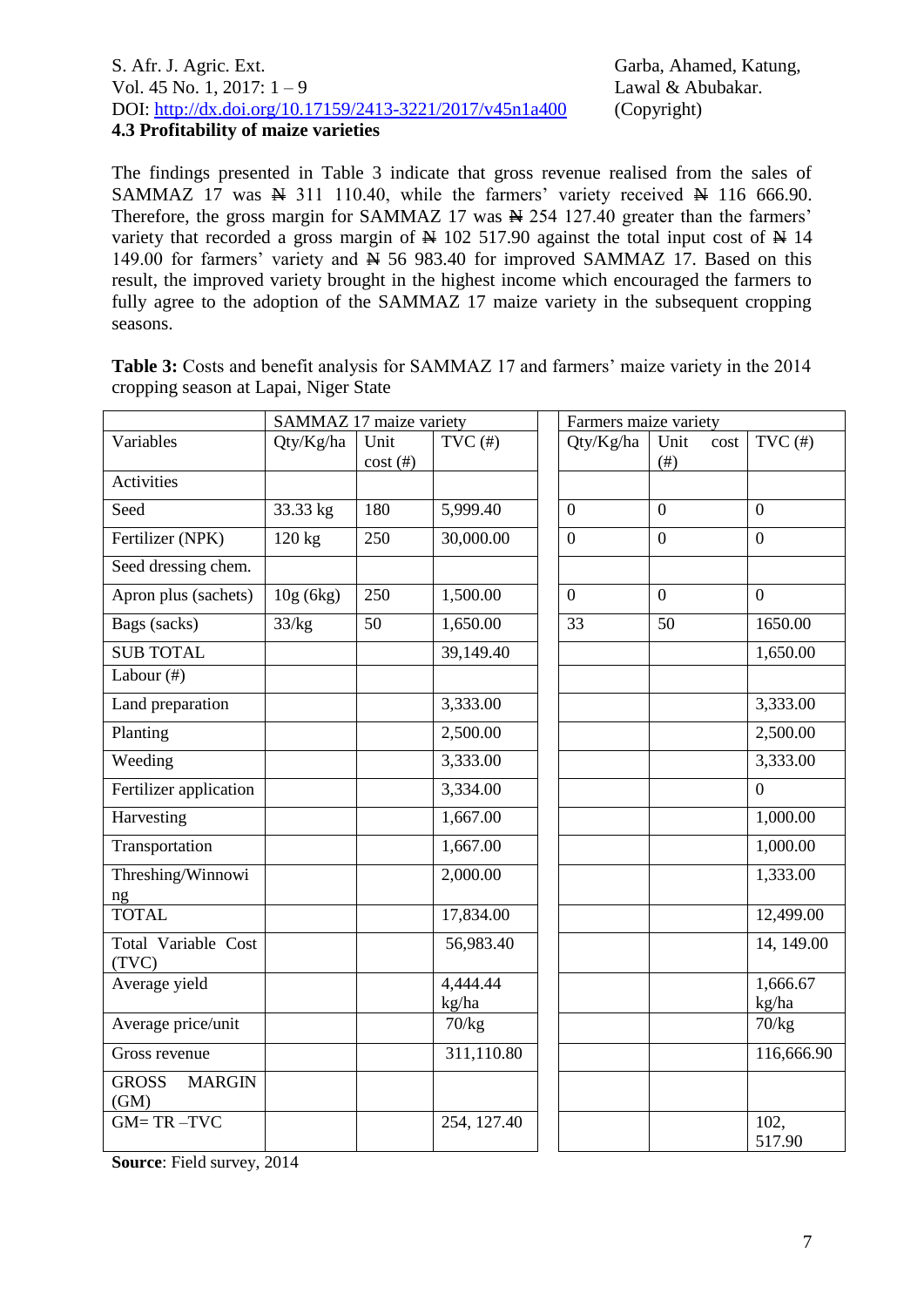Prior to the commencement of this study, the participating farmers were unaware of the existence of SAMMAZ 17 (*Striga* tolerant maize variety). The study has now generated awareness for the participating farmers as well as the neighbouring farmers who witnessed the crop performance on the field. Yield and other attributes of the maize variety, such as *Striga* tolerance, plant vigour, and cob size encouraged the acceptance of the maize variety by the farmers. Moreover, on-farm demonstrations in many locations by the extension services of the state's Agricultural Development Project (ADP) will further create awareness for mass adoption of the maize variety by maize farmers in the state where the *Striga* problem is endemic.

# **REFERENCES**

- ATERA, E. A., ISHII, T., ONYANGO, J. C., ITOH, K., & AZUMA, T., 2013. *Striga*  infestation in Kenya: Status, distribution and management options. *Sustainable Agriculture Research,* 2(2):99-108.
- BENJAMIN, O., 2010. Constraints and adoption of modern cassava production technologies in the rural farming communities of Anambra State Nigeria. *African Journal of Agricultural Research, 5*(24):3379-3386.
- BUNU G. M,. NDAGHU A. A., DORCAS A,. & MALAMI M., 2014. Arable Crop Farmer's Perception on the Health Hazard of Pesticides use in Mubi Agricultural Zone, Adamawa state. Proceedings of the 48th Annual Conference of the Agricultural Society of Nigeria "Abuja. PP. 53 – 56
- DANEJI, M. I., TAFIDA, I., & ALI, B. U., 2006. Socio-economic determinants of technology adoption by farmers of Maigana Zone of Kaduna State Agricultural Development Programme. Paper presented at 31<sup>st</sup> Annual Conference of Nigeria society of animal production, held at Bayero University, Kano - Nigeria.  $12<sup>th</sup> - 15$ th March. Pp. 188 – 192.
- DUGJE, L. Y., EKELEME, F., KAMARA, A. Y., MENKIR, A., CHIKOYE, D., & OMOIDUI, L. O., 2010. Field evaluation of Sorghum Varieties to *Striga hermonthica* infestation in north eastern Nigerian Savannas. *Nigeria journal of weed science*. 23:1-11.
- GARBA, Y., YAKUBU, A. I., GWANDU, H. G, & MUHAMMAD, S., 2014. Influence of nitrogen fertilizer levels and intra-row spacing on growth attributes and yield of maize (*zea mays* L.) varieties under artificial *Striga hermonthica* infestation. Proceedings of the 48th Annual Conference of the Agricultural Society of Nigeria "Abuja 2014" pp. 898- 902.
- GETHI, J. G., SMITH, M. E., MITCHELL, S. E., & KRESOVICH, S., 2005. Genetic diversity of *Striga hermonthica* and *Striga asiatica* populations in Kenya. *Weed Research* 45:64-73.
- IBRAHIM, I., AINA, O. S., MUSA, A. I., & BAPPAH, M. T., 2012. Profitability of maize enterprise in Oyo State, Nigeria. Proceedings of the 46th Annual Conference of the Agricultural Society of Nigeria "KANO 2012". Pp. 24 – 28.
- ISAH, K. M., 2008. Influence of trap crop rotation on the reaction of host crops to Striga hermonthica of different crop and location sources. Ph.D. thesis, Department of Plant Physiology and Crop Production, University of Agriculture, Abeokuta, Nigeria.
- KAMARA, A. Y., MENKIR, A., CHIKOYE, D., OMOIGUI, L. O., & EKELEME, F., 2007. Cultivar and nitrogen fertilization effects on *Striga* infestation and grain yield of early maturing tropical maize. *Maydica,* 52:415-423.